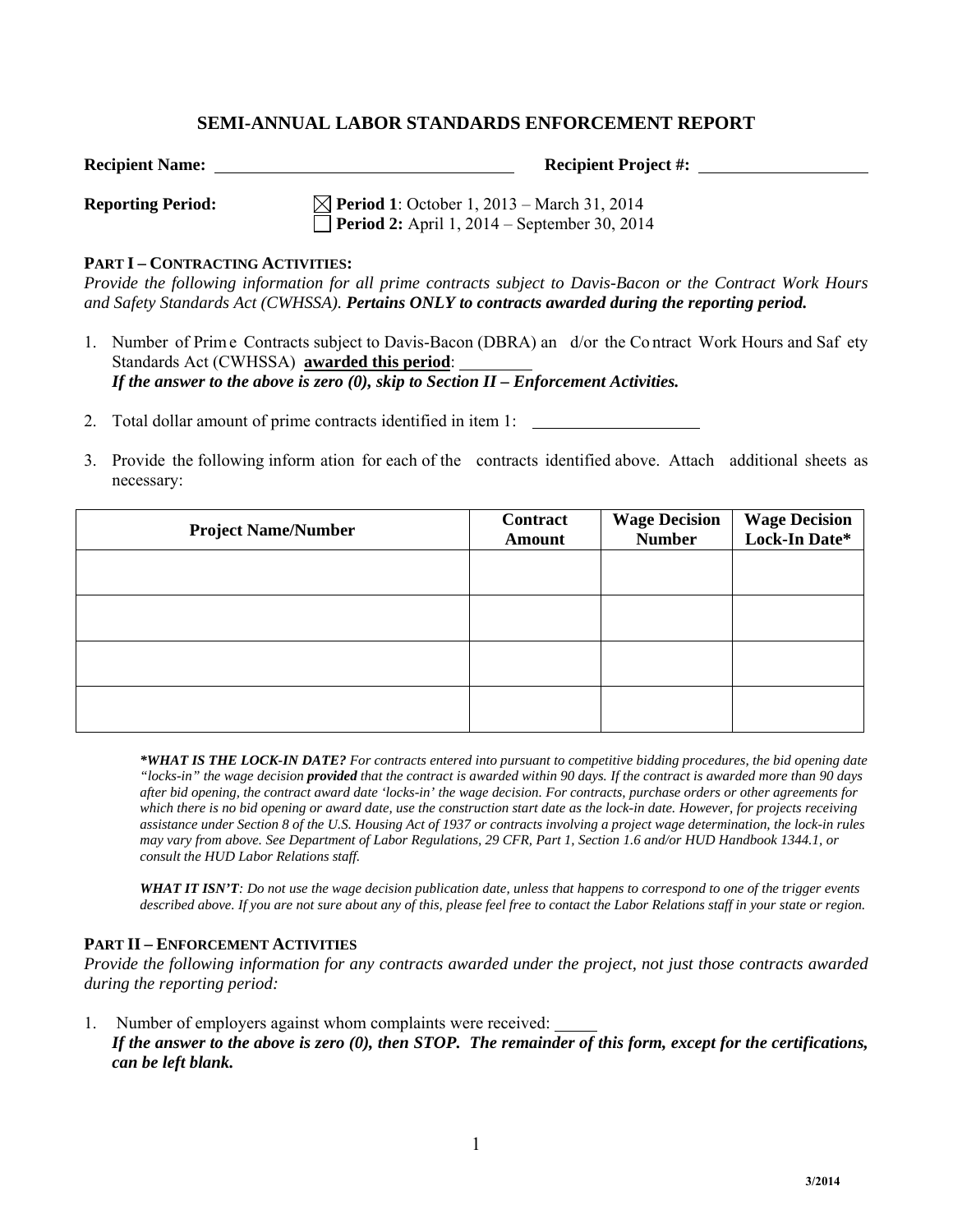2. List the employers and projects involved in the complaint. Attach additional sheets as necessary.

| <b>Employer Name and Address</b> | Project(s) |  |  |
|----------------------------------|------------|--|--|
|                                  |            |  |  |
|                                  |            |  |  |
|                                  |            |  |  |
|                                  |            |  |  |
|                                  |            |  |  |
|                                  |            |  |  |

- 3. Of the above, the number of cases referred to HUD Labor Relations for investigation or for hearing:
- 4. Of the above, the num ber of cases referred to the De partment of Labor (DOL) for investigation or hearing:
- 5. List the cases referred. Attach additional sheets as necessary

| <b>Employer</b> | <b>Project Number</b> | <b>HUD</b> or<br><b>DOL</b> | <b>Investigation or</b><br><b>Hearing</b> |
|-----------------|-----------------------|-----------------------------|-------------------------------------------|
|                 |                       |                             |                                           |
|                 |                       |                             |                                           |
|                 |                       |                             |                                           |

6. (a). Number of workers for who m wage restitution was collected and disbursed: *Report Only Once. If you previously reported workers for whom restitution was collected, do not report the same workers when funds are disbursed. Include workers to whom restitution was paid directly by the employer.* 

(b) Total amount of straight tim e wage restitution collected/disbursed during this period: *Report Only Once. If you report funds collected, do not report the disbursement. Include restitution amounts paid directly by the employer as reported on corrected certified payrolls.*

(c) Total amount of CWHHSA overtime wage restit ution collected/disbursed during this period: *Report Only Once. If you report funds collected, do not report the disbursement. Include restitution amount paid directly by the employer as reported on corrected certified payrolls.* 

(d) Total amount of liquidated damages collected: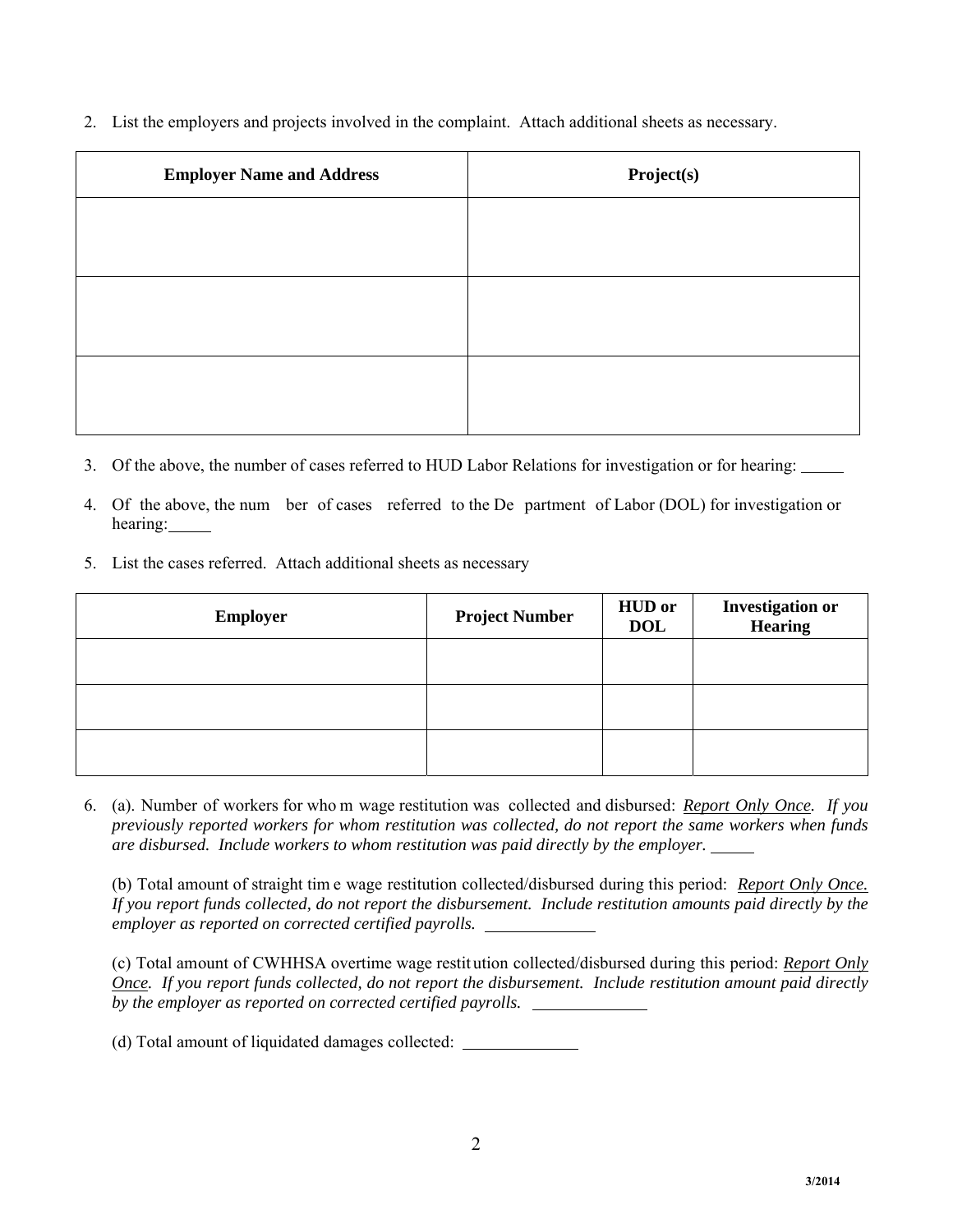# **PART III – CERTIFICATION**

*I certify that, to the best of my knowledge, this report is correct and complete; and that it reflects all contracts entered into during the reporting period as well as all enforcement activities undertaken.* 

Typed Name of Chief Elected Official

Signature of Chief Elected Official Date

Name of Person who prepared this report Email Address of Person who prepared this report

Telephone # of Person who prepared this report